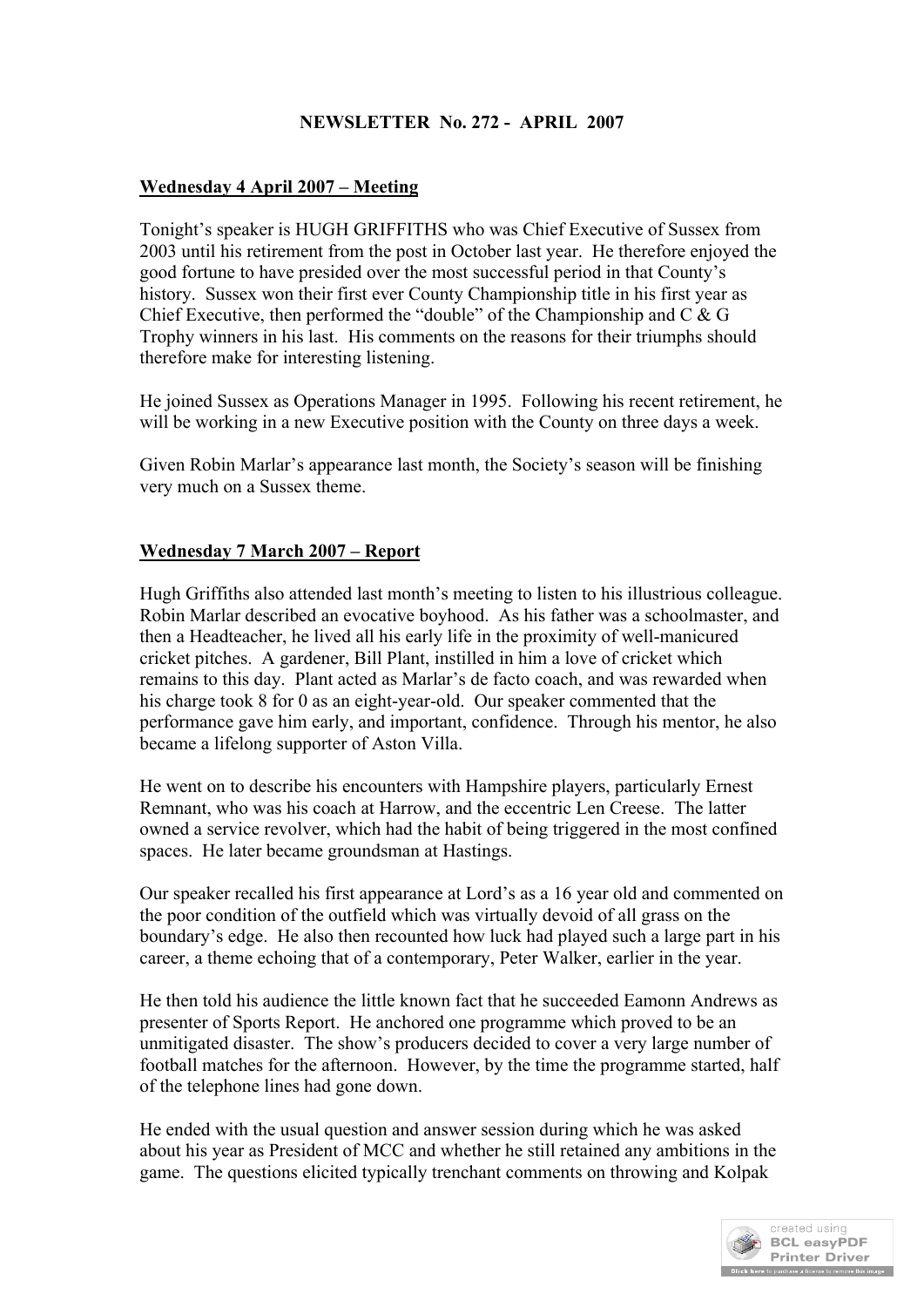registrations. His ambitions were to rewrite the throwing laws and introduce a two innings match between the USA and Europe. He also talked about the potential of China, who were steadfastly refusing to select expats, being intent on developing their indigenous population.

## **AGM REPORT**

The main points at the AGM were: -

- All officers were re-elected unopposed
- The subscriptions will remain unchanged
- The Society's membership numbers 328
- The Society has ordered a new Honours Board for the Player of the Year Award. The new board will be located next to the existing one in the Atrium at the Rose Bowl
- Due to the overwhelming support of members after the success of last year's event, a Christmas Meal at the Rose Bowl will now replace the Annual Buffet Supper

## **THE EARLIEST KNOWN MATCH IN HAMPSHIRE**

Researches by a member of the Association of Cricket Statisticians and Historians have unearthed the earliest reference to a cricket match in Hampshire. Hitherto, the first authenticated reference was a game between the residents of Portsmouth Common against Fareham and Titchfield in 1749.

However, Martin Wilson has now found an earlier match from the unlikely source of the American Weekly Mercury, published in Philadelphia and dated 20 –27 September 1733. The newspaper refers to a match at Stubbington on 22 May 1733 between the Bachelors and the Married Men. A week later on 29 May, it seems a further match, between the same teams, was played at Titchfield. The Married Men won both matches, which appeared to have caused some consternation to their opponents. The report of the first match describes how they were defeated "most shamefully to the surprise of everybody". The second alleges that the result "made all the young men so angry………"

These matches were played some four years after the first reference to a game of cricket involving men from "Hampshire". Two matches were played by a combined Surrey, Sussex and Hampshire team against Kent at Penshurst Park on 5 September 1729.

H.T. Waghorn in "The Dawn of Cricket" states that the match was played for 100 guineas. Though Penshurst Park was the seat of the Earl of Leicester, the two sponsors of the respective sides were Sir William Gage, a Sussex landowner, and Mr.

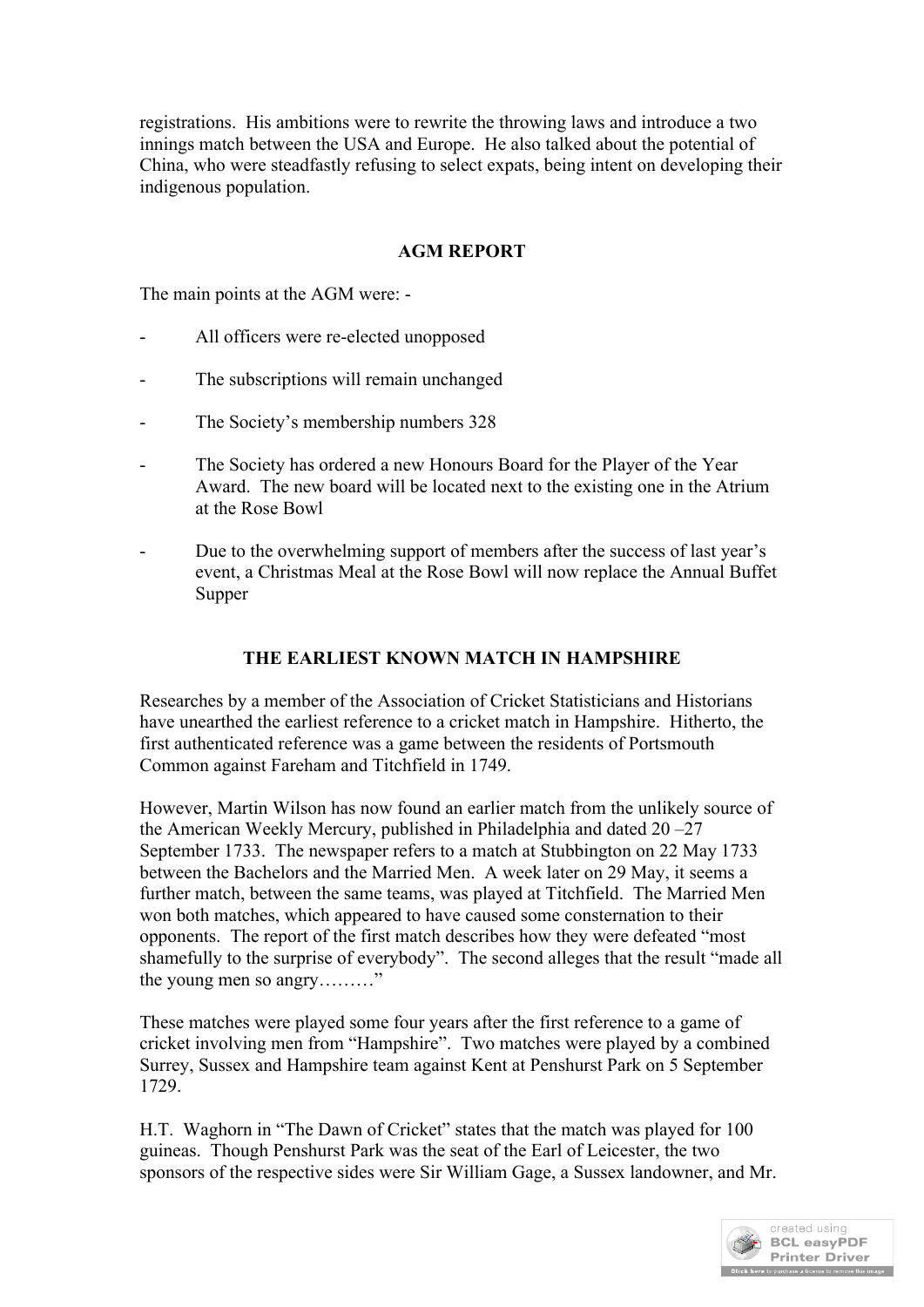Edward Stead, a noted patron of early 18<sup>th</sup> century cricket and a resident of Maidstone. The combined side emerged as winners. The match was watched by "some thousands". Given the remote location of the venue the crowd size is almost certainly an overestimate. However, the hyperbole probably demonstrates the popularity of the game in Kent at the time. The matches between sides raised by Stead and Gage were commonplace in the 1720's and they must have attracted a retinue of (wealthy) supporters.

Unfortunately, Hampshire's earliest representatives will never be known, as no account of the match has ever included the names of the players taking part.

#### **STUART CLARK**

Hampshire have signed the Australian Test fast-medium bowler, STUART CLARK, for two months during the forthcoming season. He is that rarity among Australians, a late developer. He was earmarked as a Test prospect in 2002, when he was already aged twenty-six, but due to injury, allied to a perceived lack of 'devil' in his bowling, he did not appear for his country until early last year. He made up for lost time in remarkable fashion. Selected for the Australian tour of South Africa in place of Glenn McGrath, who was caring for his sick wife, he enjoyed a sensational Test debut at Newlands. Only a marginal selection, he came on as second change, yet took 5 for 55 and 4 for 34. These were the third-best figures by any Australian bowler on debut after Clarrie Grimmett  $(11 – 82)$  and Bob Massie  $(16 – 137)$ . He was nominated Man-of-the-Match and went on to take the Man of the Series award by virtue of taking 20 wickets at 15.75 in the three-match series.

Peter Roebuck, writing in Wisden Cricketer, described him, aptly, as "the discovery of the tour. After waiting years for his chance, the experienced seamer made an immediate impression. Blessed with a high arm and adept at cutting his fingers across the ball, he kept an unerring length and surprised batsmen with his speed".

England batsmen became well acquainted with these attributes as Clark went on to demonstrate in the recent Ashes encounter that he was no one-series wonder. He claimed another 26 wickets (avge. 17.03) to finish top of the Australian bowling averages.

**STUART RUPERT CLARK** was born in Sutherland, Sydney, on 18 September 1975, the child of Indian-born parents who met in England. He made his debut for New South Wales in 1997/98, but due to form and a serious back injury, which necessitated him missing the entire first-class season in 1999/2000, he looked as if he would drift out of the game.

He shot to prominence, however, when he took 45 wickets (avge. 23.26) in 2001/02. He was rewarded with a central contract and was selected for an Australian A tour to South Africa that winter. The side played limited-overs matches only. It was one, though, picked with an eye for the future, his teammates including Nathan Bracken, Michael Clarke, Mike Hussey and Andrew Symonds. Also on the tour were Greg Blewett, Ian Harvey, Brad Hogg, Simon Katich and Justin Langer. The tourists therefore contained a formidable array of talent.

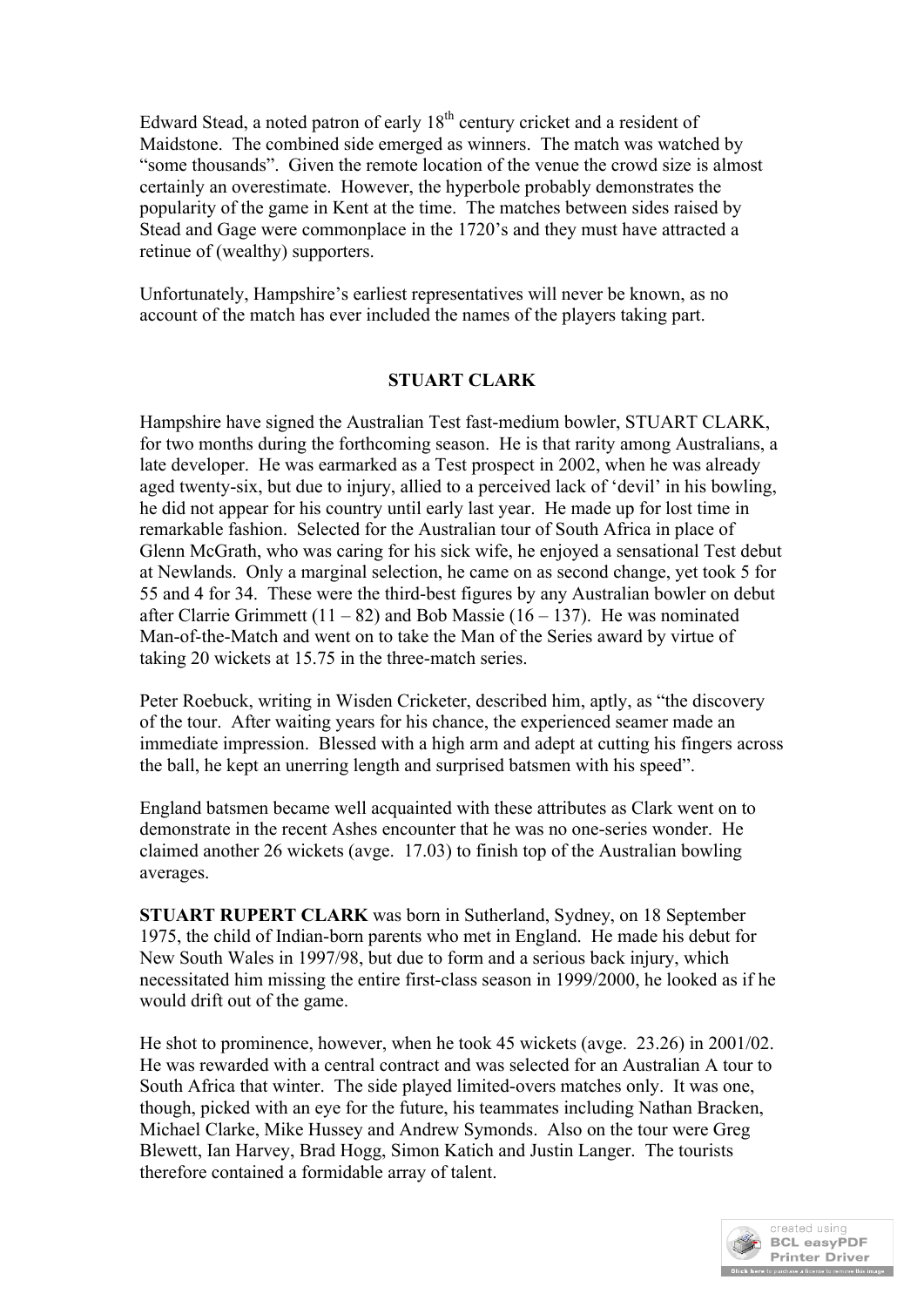However, he damaged his rib towards the end of that tour and ensuing ankle and leg injuries, allied to hernia surgery, meant he quickly lost his central contract and was consigned to state cricket, as well as two brief seasons with Middlesex in 2004 and 2005, until that memorable Test debut at Cape Town. Whilst at Middlesex in the latter year he was twice drafted into the Australian Ashes squad as cover for injured bowlers but, of course, never played in a Test. His international debut was, in fact, against the World XI at Melbourne in October 2005. His first wicket was that of Kevin Pietersen.

Clark is a former real-estate agent in Sydney who is now studying for a commerce and law degree. His nickname is Sarfraz due to a vague resemblance in his bowling action to the former Pakistan fast bowler. However, it is evident that their respective temperaments are at opposite ends of the spectrum.

He has played much of his grade cricket with Glenn McGrath and it is obvious that he has learnt much from his illustrious colleague. Given his recent rich vein of form and tangible qualities, it was somewhat surprising that the Australian selectors left him out of their original World Cup squad. His reinstatement, in the wake of Brett Lee's enforced absence, could yet prove a propitious one.

Given the very wet winter, which is bound to leave moisture in the early season wickets, and subject to fitness, Stuart Clark could wreak havoc on opposition batsmen in his spell with Hampshire. The prospect of watching him bowl is a mouth-watering one.

The tall (6 feet 5 inches) right-arm fast-medium bowler has taken 270 first-class wickets to date, at an average of 27.12. His Test average is therefore over nine runs per wicket lower than his first-class one, thus emphasising the startling progress he has made in the last years or so. His best figures are 6 for 84 for New South Wales against Tasmania at Hobart in 2002/03.

He showed in the recent Ashes series that his batting prowess is far from negligible.

## **BOB WOOLMER**

At the time of writing this piece, the cricket world is still coming to terms with the announcement that Bob Woolmer was murdered in his hotel following Pakistan's unexpected demise against Ireland in the World Cup. Unlike other World Cups, the feats of Ireland and Bangladesh, who had earlier defeated India, had given the early round matches a welcome and unexpected edge. Just at the cricket world was celebrating those two famous victories the news was announced of Woolmer's death and then, subsequently, that he had been murdered. Rumours abound that his assailants were connected with the maniacal Asian betting industry. If this is the case, then it is clear that the game is still open to corruption. It also poses serious questions on the safety of coaches, captains and key players in matches involving Pakistan and India in particular.

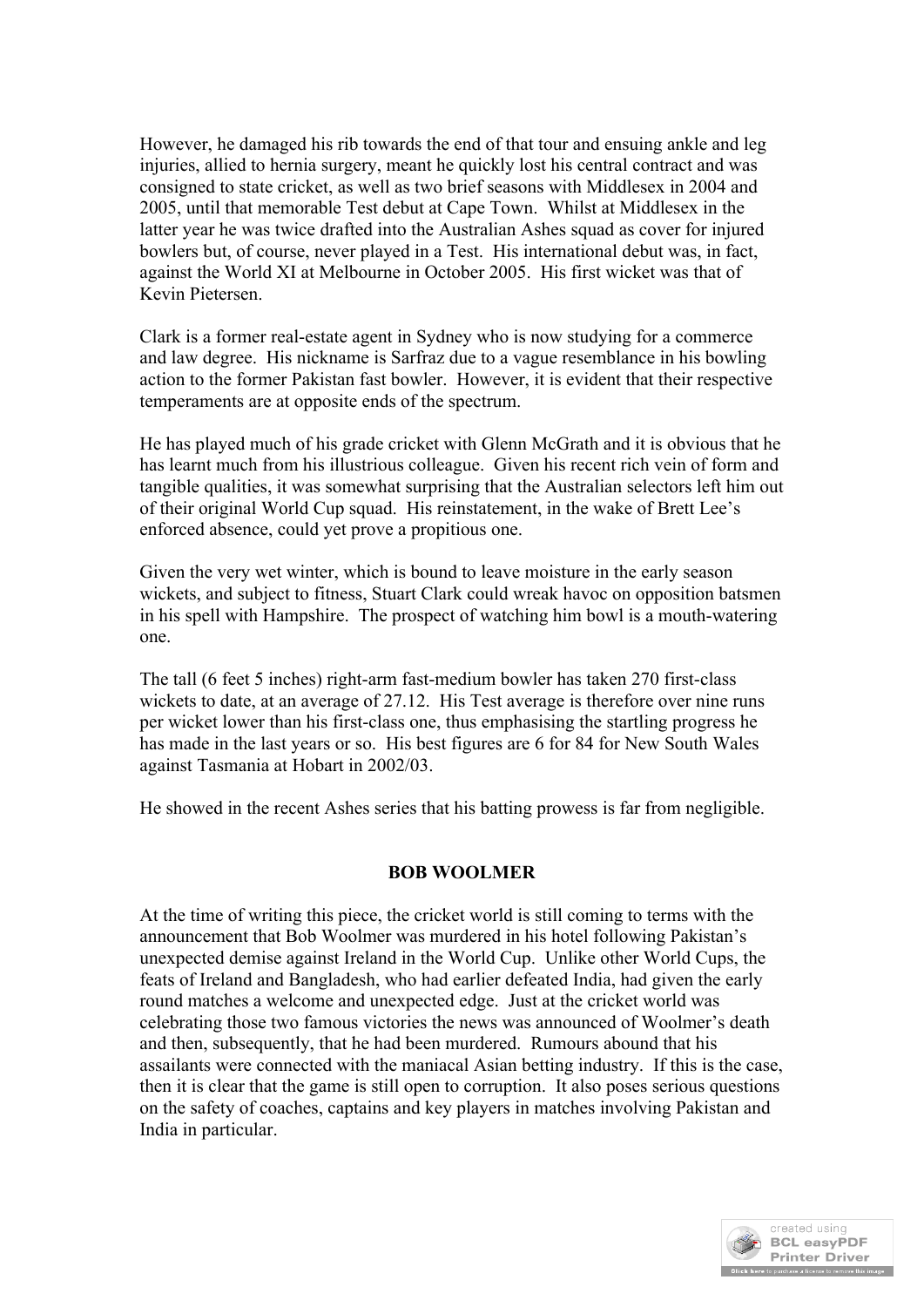There is still much conflicting speculation surrounding Bob Woolmer's death and one suspects that the investigation will take many twists and turns before it is completed, assuming it will be. The most chilling comment to date is that he seemed to know those who murdered him.

The media were universal in its praise for Bob Woolmer's qualities as a human being, and as a coach. Cricket has lost a very great servant. He was indeed a man of the world.

His abilities as a cricketer were largely glossed over in the media coverage. Many who watched county cricket in the 1970's will remember him as a high-class batsman. He started his career as a lower middle-order batsman who bowled, when he made his debut in 1970. Yet he always batted stylishly (his mentor was Colin Cowdrey), and with time to spare. It was no surprise that for the majority of his career he graduated to opening the innings.

His bowling was also a very potent weapon in one-day cricket. He was the first bowler to take 50 wickets in the John Player League. He also held the unique record of having bowled 8.1 overs in the 40-over game. The occasion was a match against Hampshire at Portsmouth in 1972. He commenced his ninth over before the umpire realised he had bowled more than the mandatory maximum allocation.

After making a century for England against Australia in his second Test in 1975, and two further hundreds against them in 1977, he seemed to have the cricket world at his feet. However, after signing for Kerry Packer in World Series Cricket in 1977-78 he was undoubtedly unnerved by the genuine fast bowling that dominated those matches and he, with others, was never quite the same player again. His participation in the first breakaway tour to South Africa in 1982 ended his Test career.

He made two centuries against Hampshire, both on the slow Dean Park wicket at Bournemouth. In 1979 he scored 105 in Kent's first innings, adding 204 with Chris Tavare for the second wicket. After a first day wash out, Kent completed an innings victory in the remaining time.

A year later he made 102 not out as Kent won by ten wickets. He and Charles Rowe (57 not out) guided their team to victory with ease as they successfully chased 164.

Thereafter, Malcolm Marshall undoubtedly had his measure and in 1982 he was compelled to retire hurt after the Hampshire fast bowler fractured his cheekbone, at Maidstone. Bob Woolmer ended his playing days with a chronic back complaint two years later to start a wonderful, and hugely respected coaching career.

## **HAMPSHIRE'S PROSPECTS FOR 2007**

It is very easy to become excited about Hampshire's Championship chances this summer. The County have, at last, a settled opening partnership in Jimmy Adams and Michael Carberry, and Michael Lumb will add substance to the batting. Sean Ervine will also surely enjoy a better season than he did in 2006, when he was recovering from his serious knee injury.